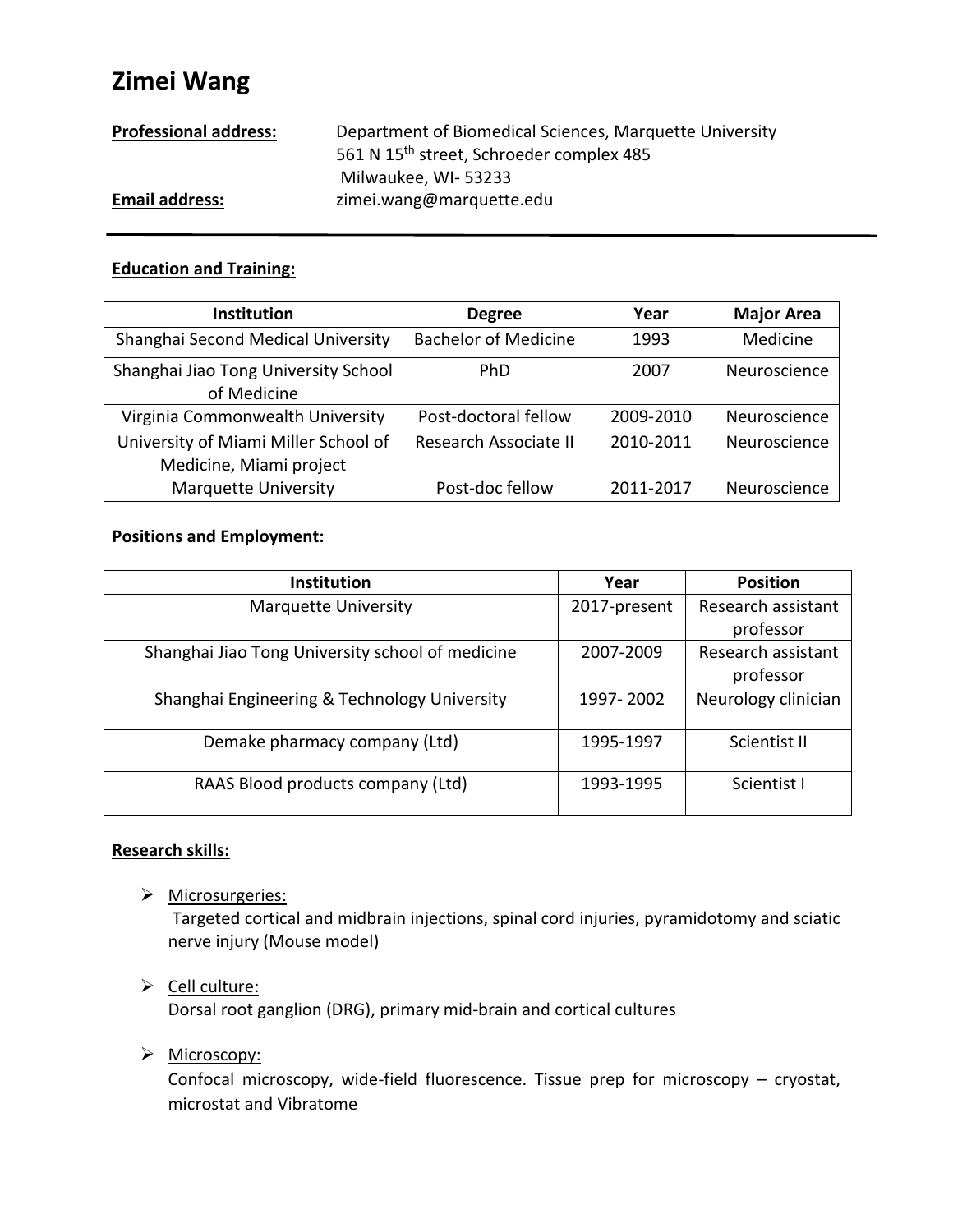$\triangleright$  Cell and Molecular Biology:

Immunohistochemistry, Western Blotting, IP, quantitative PCR, ELISA, LBA, Bidirectional electrophoresis and mass spectrographic analysis

 $\triangleright$  Behavior studies: Horizontal ladder, Y-maze test

# **Publications:**

- **Wang Z**, Winsor K, Nienhaus C, Hess E, Blackmore MG (2016) Combined chondroitinase and KLF7 expression reduce net retraction of sensory and CST axons from sites of spinal injury. Neurobiol Dis 99:24-35
- Jayaprakash N, **Wang Z**, Hoeynck B, Krueger N, Kramer A, Balle E, Wheeler DS, Wheeler RA, Blackmore MG (2016) Optogenetic Interrogation of Functional Synapse Formation by Corticospinal Tract Axons in the Injured Spinal Cord. J Neurosci 36:5877-5890.
- **Wang Z**, Reynolds A, Kirry A, Nienhaus C, Blackmore MG (2015) Overexpression of Sox11 promotes corticospinal tract regeneration after spinal injury while interfering with functional recovery. J Neurosci 35:3139-3145.
- Simpson MT, Venkatesh I, Callif BL, Thiel LK, Coley DM, Winsor KN, **Wang Z**, Kramer AA, Lerch JK, Blackmore MG (2015) The tumor suppressor HHEX inhibits axon growth when prematurely expressed in developing central nervous system neurons. Mol Cell Neurosci 68:272-283.
- Blackmore MG, **Wang Z**, Lerch JK, Motti D, Zhang YP, Shields CB, Lee JK, Goldberg JL, Lemmon VP, Bixby JL (2012) Kruppel-like Factor 7 engineered for transcriptional activation promotes axon regeneration in the adult corticospinal tract. Proc Natl Acad Sci U S A 109:7517-7522.
- **Wang Z**, Xu G, Zhang YF, Hu Y. Neuroprotective effects of Catalpol on BV2 cells injured by MPP+. Journal of Shanghai Jiaotong University (Medical Science 2012 32(10): 1296-1301
- Hu Y, **Wang Z**, Zhang R, Wu P, Xia Z, Orsi A, Rees D (2010) Regulation of M1-receptor mRNA stability by smilagenin and its significance in improving the memory of aged rats. Neurobiol Aging 31:1010-1019.
- Xu G, Xiong Z, Yong Y, **Wang Z**, Ke Z, Xia Z, Hu Y (2010) Catalpol attenuates MPTP-induced neuronal degeneration of nigral-striatal dopaminergic pathway in mice through elevating glial cell derived neurotrophic factor in the striatum. Neuroscience 167:174- 184.
- **Wang Z**, Liu Q, Zhang R, Liu S, Xia Z, Hu Y (2009) Catalpol ameliorates beta-amyloid-induced degeneration of cholinergic neurons by elevating brain-derived neurotrophic factors. Neuroscience 163:1363-1372.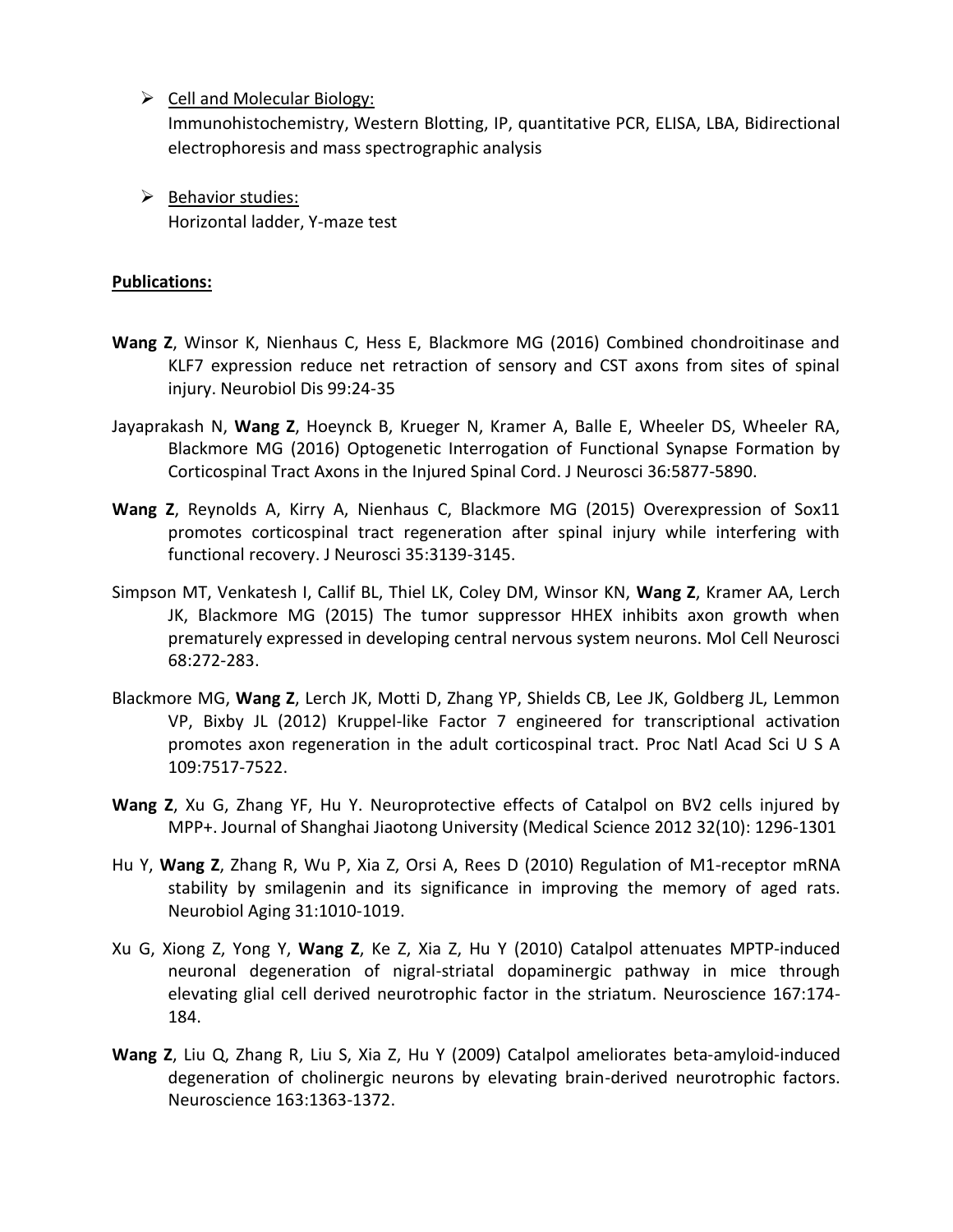- [Zhang R,](http://caod.oriprobe.com/articles/found.htm?key_author=zhang+rui+) **[Wang Z](http://caod.oriprobe.com/articles/found.htm?key_author=+wang+zi+mei+)**, [Xia Z,](http://caod.oriprobe.com/articles/found.htm?key_author=+xia+zong+qin+) [Hu Y.](http://caod.oriprobe.com/articles/found.htm?key_author=+hu+ya+er+) Effects of active component of Zhimu on APP and BACE1 in HEK293sw cells. Journal of Shanghai Jiaotong University (Medical Science 2008 28(7): 827-830
- [Hu Y,](http://caod.oriprobe.com/articles/found.htm?key_author=HU+Ya-er) **[Wang Z](http://caod.oriprobe.com/articles/found.htm?key_author=WANG+Zi-mei)**, [Sun Q,](http://caod.oriprobe.com/articles/found.htm?key_author=SUN+Qi-xiang) Zhang Y, [Xia](http://caod.oriprobe.com/articles/found.htm?key_author=XIA+Zong-qin) Z, A new approach to the pharmacological regulation of memory: sarsasapogenin improves memory by elevating the low muscarinic acetylcholine receptor density in brains of memory deficit rat models. World Science and Technology-modernization of Tradition Chinese medicine and material media. 2007 9(2): 127-133.
- **[Wang Z](http://caod.oriprobe.com/articles/found.htm?key_author=WANG+Zi-mei)**, [Sun Q,](http://caod.oriprobe.com/articles/found.htm?key_author=SUN+Qi-xiang) [Xia Z,](http://caod.oriprobe.com/articles/found.htm?key_author=XIA+Zong-qin) [Hu Y.](http://caod.oriprobe.com/articles/found.htm?key_author=HU+Ya-er) A comparative study of the effect of smilagenin and donepezil on BDNF content and ChAT activity in brains of aged rats. Chinese Journal of Geriatrics 2007 26(4): 289-292
- **Wang Z**, Zhang Y, Hu Y. Effect of active compounds of Zhimu and Huangqi on the coupling of the M2 receptor to G protein. Chinese Journal of Medicine 2004: 24 (10): 866-869.
- **Wang Z**, Hu Y. Brain-derived neurotrophic factor and Alzheimer's disease. Academic Journal of Shanghai second medical University 2004: 24 (10): 866-869.
- **[Wang Z](http://caod.oriprobe.com/articles/found.htm?key_author=WANG+Zi-mei)**, [Sun Q,](http://caod.oriprobe.com/articles/found.htm?key_author=SUN+Qi-xiang) Liu Q, Xia Z, [Hu Y.](http://caod.oriprobe.com/articles/found.htm?key_author=HU+Ya-er) The effect of ZDY102 on brain M receptor in dementia model rats. Chinese Pharmacological Bulletin 2004; 20(9): 997-1000

### **Honors & Awards:**

| 1992 | Outstanding undergraduate student Award, Shanghai Second Medical University                                                                  |
|------|----------------------------------------------------------------------------------------------------------------------------------------------|
| 2004 | The second Prize of top-performing graduate student, Shanghai Jiaotong<br>University school of Medicine                                      |
| 2007 | Outstanding graduate student award, Shanghai Ministry of Education, People's<br>Republic of China                                            |
| 2007 | The Third Prize of Science and Technology, Shanghai Municipal Government,<br>People's Republic of China (Certificate number: 20073032-3-R04) |
| 2008 | The Second Prize of Science and Technology (student), Ministry of Education,<br>People's Republic of China (Certificate number: 2007-137)    |

### **Research Support**

1. Shanghai Municipal Education Commission, Science and Technology Innovation program, 09YZ97, 1/2008-12/2009, Role on Project: Principal Investigator Role of CDNF in the protection of nigral-striatal dopaminergic neurons by Catalpol

2. Faculty Resources Grant, Shanghai Jiaotong University School of Medicine, 2007XJ002, 1/2008-12/2009, Role on Project: Principal Investigator